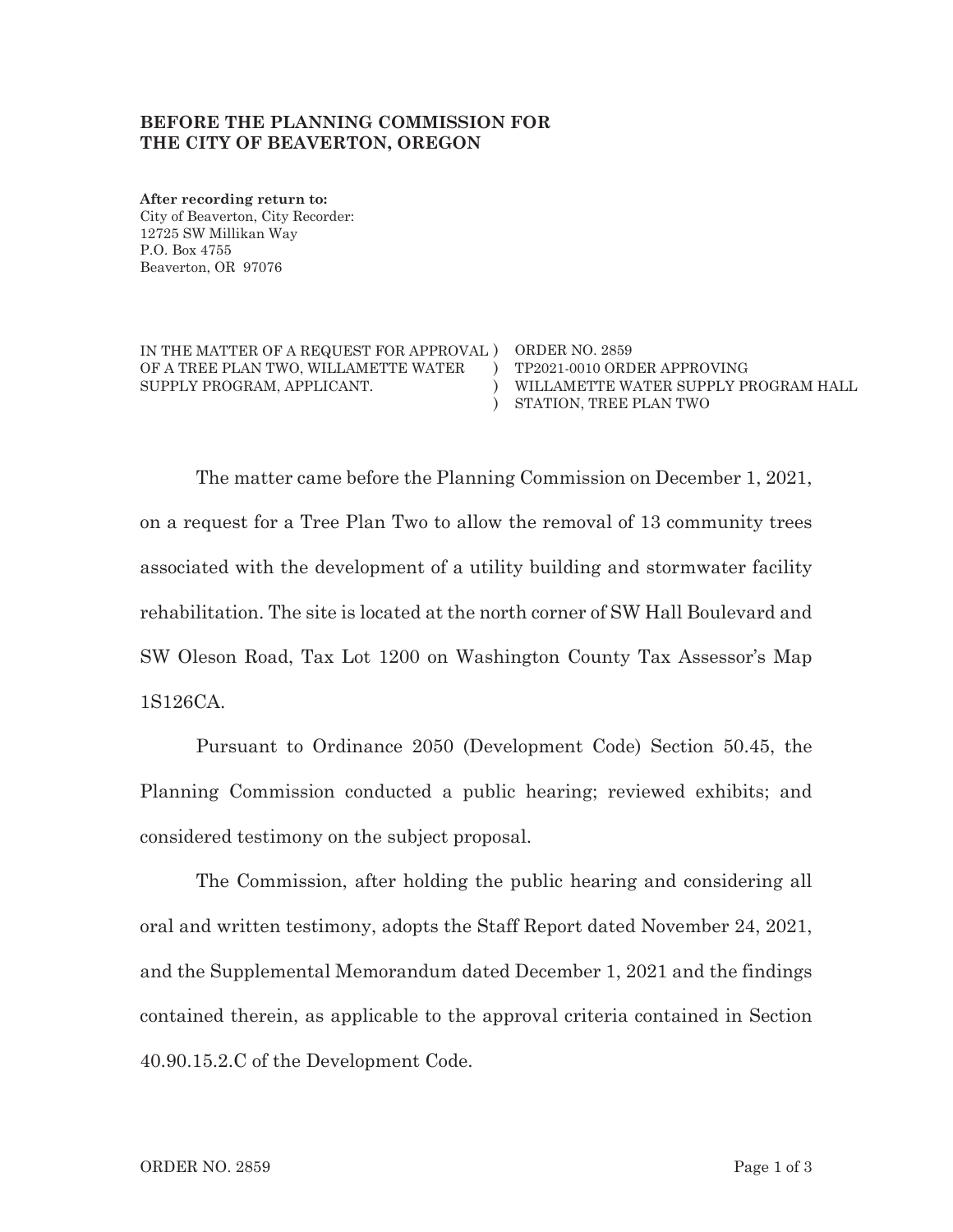Therefore, IT IS HEREBY ORDERED that TP2021-0010 is

**APPROVED**, based on the testimony, reports and exhibits, and evidence presented during the public hearing on the matter and based on the facts, findings, and conclusions found in the Staff Report dated November 24, 2021, and the Supplemental Memorandum dated December 1, 2021, subject to the condition of approval as follows:

## **A.** General Conditions:

 $\mathbf{1}$ . . The applicant shall ensure that the Design Review Three (DR2021- $0102$  application has been approved and is consistent with the submitted plans. (Planning/SR)

Motion **CARRIED**, by the following vote:

**AYES:** Overhage, Saldanha, Lawler, McCann, Teater, Winter **NAYS:** None **ABSTAIN:** None. **ABSENT:** Nye.

Dated this  $8th$  day of December  $, 2021.$ 

To appeal the decision of the Planning Commission, as articulated in Land Use Order No. 2859 an appeal must be filed on an Appeal form provided by the Director at the City of Beaverton Community Development Department's s office by no later than 4:30 p.m. on  $\blacksquare$  December 20th  $\blacksquare$ , 2021. 8th day of December<br>
e decision of the Planning<br>
2859 an appeal must be fil<br>
at the City of Beaverto<br>
fice by no later<br>
December 20th